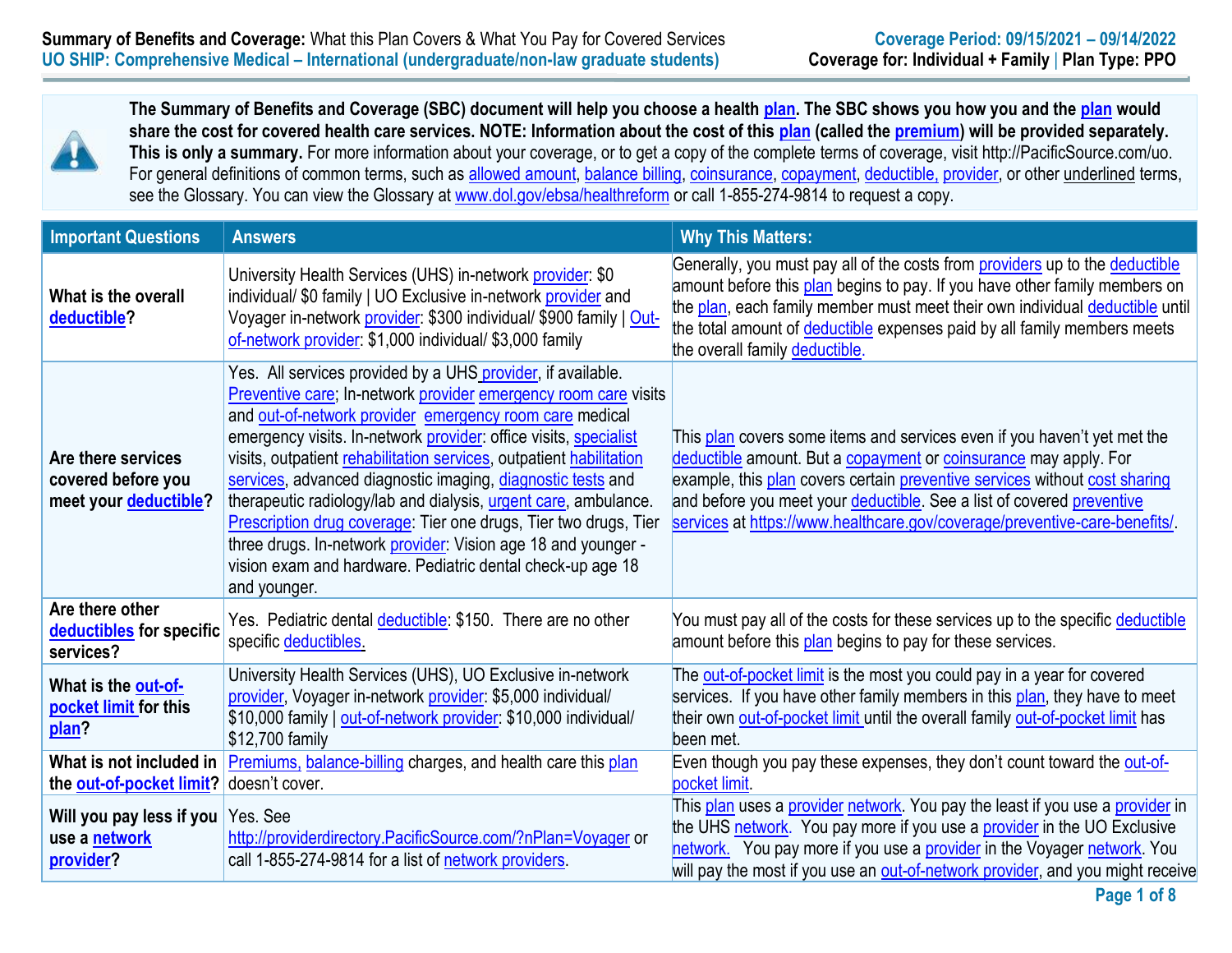|                                                |     | a bill from a provider for the difference between the provider's charge and<br>what your plan pays (balance billing). Be aware, your network provider might<br>use an out-of-network provider for some services (such as lab work). Check<br>with your provider before you get services. |
|------------------------------------------------|-----|------------------------------------------------------------------------------------------------------------------------------------------------------------------------------------------------------------------------------------------------------------------------------------------|
| po you need a referral<br>to see a specialist? | No. | You can see the specialist you choose without a referral.                                                                                                                                                                                                                                |

 $\overline{\phantom{a}}$ 

| All <b>copayment</b> and <b>coinsurance</b> costs shown in this chart are after your <b>deductible</b> has been met, if a <b>deductible</b> applies.<br>Ţ. |                                                        |                                                                                                                        |                                                                                    |                                                                         |                                                                  |                                                                                                                                                                                                                                                                                        |  |  |
|------------------------------------------------------------------------------------------------------------------------------------------------------------|--------------------------------------------------------|------------------------------------------------------------------------------------------------------------------------|------------------------------------------------------------------------------------|-------------------------------------------------------------------------|------------------------------------------------------------------|----------------------------------------------------------------------------------------------------------------------------------------------------------------------------------------------------------------------------------------------------------------------------------------|--|--|
|                                                                                                                                                            |                                                        |                                                                                                                        |                                                                                    |                                                                         |                                                                  |                                                                                                                                                                                                                                                                                        |  |  |
| <b>Common</b><br><b>Medical</b><br><b>Event</b>                                                                                                            | <b>Services You</b><br><b>May Need</b>                 | <b>University Health</b><br><b>Services (UHS)</b><br><b>In-network Provider</b><br>You will pay the least)             | <b>UO Exclusive</b><br><b>In-network</b><br><b>Provider</b><br>(You will pay more) | Voyager<br>In-network<br><b>Provider</b><br>(You will pay more)         | Out-of-network<br><b>Providers</b><br>(You will pay the<br>most) | <b>Limitations, Exceptions, &amp; Other</b><br><b>Important Information</b>                                                                                                                                                                                                            |  |  |
|                                                                                                                                                            | Primary care<br>visit to treat an<br>injury or illness | No charge, deductible<br>does not apply                                                                                | \$20 co-pay/ visit,<br>deductible does<br>not apply                                | \$35 co-pay/visit,<br>deductible does<br>not apply                      | 50% coinsurance                                                  | None                                                                                                                                                                                                                                                                                   |  |  |
| If you visit a<br>health care                                                                                                                              | <b>Specialist</b> visit                                | No charge, deductible<br>does not apply                                                                                | \$30 co-pay/visit,<br>deductible does<br>not apply                                 | \$50 co-pay/visit,<br>deductible does<br>not apply                      | 50% coinsurance                                                  |                                                                                                                                                                                                                                                                                        |  |  |
| provider's<br>office or<br>clinic                                                                                                                          | <b>Preventive</b><br>care/screening/<br>immunization   | No charge, deductible<br>does not apply<br>Well baby/Well child<br>care / Mammogram /<br>Colonoscopy: Not<br>available | No charge,<br>deductible does<br>not apply                                         | No charge,<br>deductible does not<br>apply                              | Not covered                                                      | Preventive Physicals: 13 visits ages 0-<br>36 months, annually ages 3 and older.<br>Well Woman Visits: annually. You may<br>have to pay for services that aren't<br>preventive. Ask your provider if the<br>services needed are preventive. Then<br>check what your plan will pay for. |  |  |
| If you have a                                                                                                                                              | Diagnostic test<br>(x-ray, blood<br>work)              | No charge, deductible<br>does not apply                                                                                | 10% coinsurance,<br>deductible does<br>not apply                                   | 20% coinsurance,<br>deductible does<br>not apply                        | 50% coinsurance                                                  | None                                                                                                                                                                                                                                                                                   |  |  |
| test                                                                                                                                                       | Imaging<br>(CT/PET scans,<br>MRI <sub>s</sub> )        | Not available                                                                                                          | \$200 co-pay/test,<br>deductible does<br>not apply                                 | \$300 co-pay/test +<br>20% coinsurance,<br>deductible does<br>not apply | 50% coinsurance                                                  | Preauthorization is required.                                                                                                                                                                                                                                                          |  |  |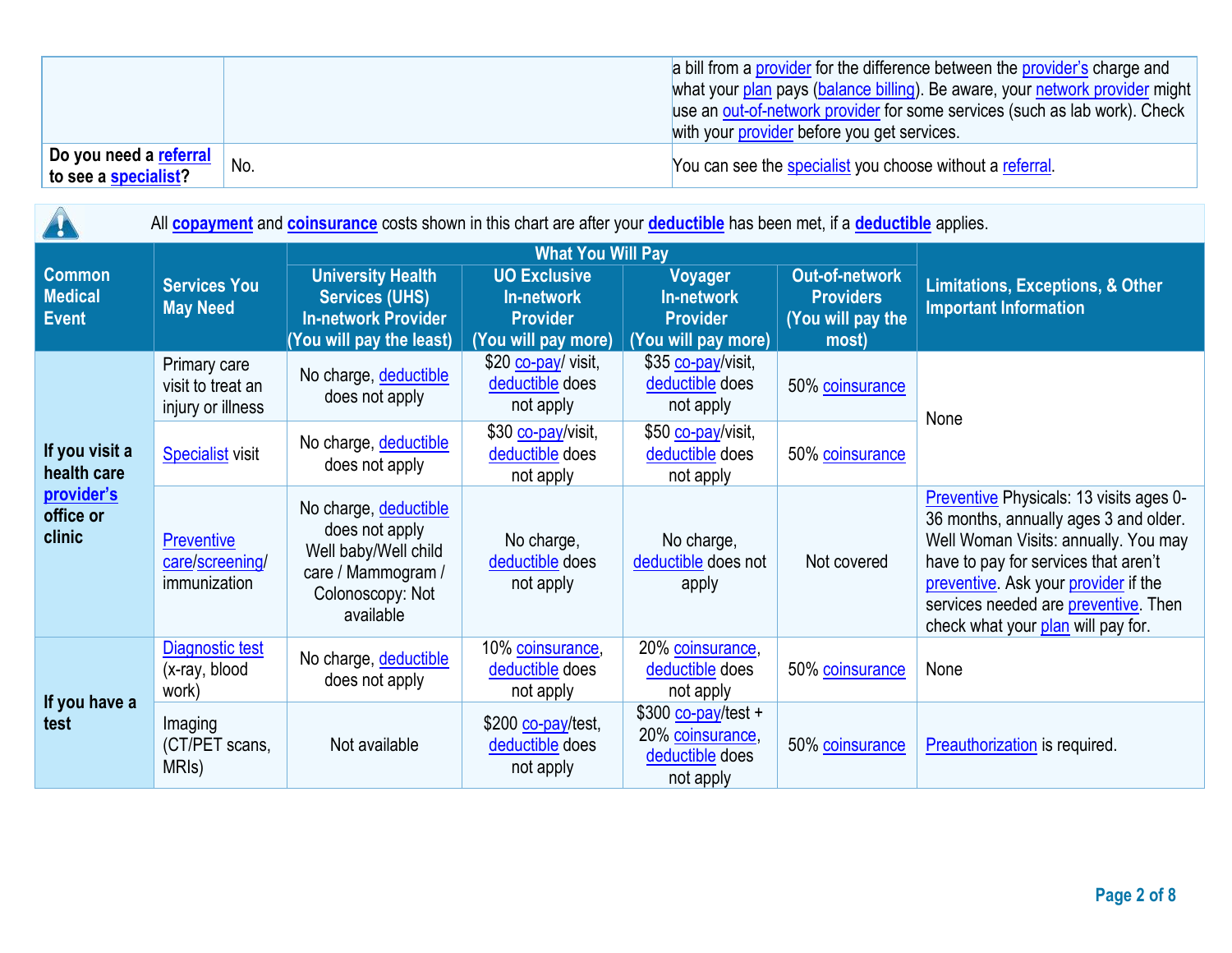| <b>A</b>                                                                | All <b>copayment</b> and <b>coinsurance</b> costs shown in this chart are after your <b>deductible</b> has been met, if a <b>deductible</b> applies. |                                                                                                                                                             |                                                                                                                                                   |                                                                                                                                                   |                                                                |                                                                                                                                                                                                                                   |  |  |  |
|-------------------------------------------------------------------------|------------------------------------------------------------------------------------------------------------------------------------------------------|-------------------------------------------------------------------------------------------------------------------------------------------------------------|---------------------------------------------------------------------------------------------------------------------------------------------------|---------------------------------------------------------------------------------------------------------------------------------------------------|----------------------------------------------------------------|-----------------------------------------------------------------------------------------------------------------------------------------------------------------------------------------------------------------------------------|--|--|--|
|                                                                         | <b>Services You</b><br><b>May Need</b>                                                                                                               |                                                                                                                                                             |                                                                                                                                                   |                                                                                                                                                   |                                                                |                                                                                                                                                                                                                                   |  |  |  |
| <b>Common</b><br><b>Medical</b><br><b>Event</b>                         |                                                                                                                                                      | <b>University Health</b><br><b>Services (UHS)</b><br><b>In-network Provider</b>                                                                             | <b>UO Exclusive</b><br>In-network<br><b>Provider</b>                                                                                              | Voyager<br><b>In-network</b><br><b>Provider</b>                                                                                                   | <b>Out-of-network</b><br><b>Providers</b><br>(You will pay the | <b>Limitations, Exceptions, &amp; Other</b><br><b>Important Information</b>                                                                                                                                                       |  |  |  |
|                                                                         |                                                                                                                                                      | You will pay the least)                                                                                                                                     | (You will pay more)                                                                                                                               | (You will pay more)                                                                                                                               | most)                                                          |                                                                                                                                                                                                                                   |  |  |  |
| If you need<br>drugs to treat<br>your illness                           | Tier one drugs                                                                                                                                       | Preventive: No charge,<br>deductible does not<br>apply<br>Retail: \$5 co-<br>pay/prescription,<br>deductible does not<br>apply<br>Mail order: Not available | Preventive: No<br>charge, deductible<br>does not apply<br>$$15$ co-<br>pay/prescription,<br>deductible does<br>not apply<br>(retail & mail order) | Preventive: No<br>charge, deductible<br>does not apply<br>$$15$ co-<br>pay/prescription,<br>deductible does<br>not apply<br>(retail & mail order) | Not covered                                                    | Prescription benefit includes certain<br>outpatient drugs as a preventive benefit<br>at no charge, deductible does not                                                                                                            |  |  |  |
| or condition<br>More<br>information<br>about<br>prescription            | Tier two drugs                                                                                                                                       | Retail: \$20 co-<br>pay/prescription,<br>deductible does not<br>apply<br>Mail order: Not<br>available                                                       | $$35$ $^{00-}$<br>pay/prescription,<br>deductible does<br>not apply<br>(retail and mail<br>order)                                                 | \$35 co-<br>pay/prescription,<br>deductible does not<br>apply<br>(retail and mail<br>order)                                                       | Not covered                                                    | apply.<br>Retail limited to 30 day supply. Mail<br>order limited to 30 day supply.<br>Preauthorization is required for certain<br>drugs.<br>Select medications from the UHS                                                       |  |  |  |
| drug<br>coverage is<br>available at<br>http://PacificS<br>ource.com/uo. | Tier three drugs                                                                                                                                     | Retail: \$40 co-<br>pay/prescription,<br>deductible does not<br>apply<br>Mail order: Not<br>available                                                       | \$60 co-<br>pay/prescription,<br>deductible does not<br>apply<br>(retail and mail<br>order)                                                       | $$60$ co-<br>pay/prescription,<br>deductible does not<br>apply<br>(retail and mail<br>order)                                                      | Not covered                                                    | available for 90 day supply.<br>Specialty drugs: First fill via in-network<br>retail pharmacy or University Health<br>Services will be covered. All<br>subsequent fills are required to be at an<br>in-network specialty pharmacy |  |  |  |
|                                                                         | Tier four drugs                                                                                                                                      | Retail: 50%<br>coinsurance<br>Mail order: Not<br>available                                                                                                  | 50% coinsurance<br>(retail and mail<br>order)                                                                                                     | 50% coinsurance<br>(retail and mail<br>order)                                                                                                     | Not covered                                                    | provider. Limited to 30 day supply.                                                                                                                                                                                               |  |  |  |
| If you have<br>outpatient                                               | Facility fee (e.g.,<br>ambulatory<br>surgery center)                                                                                                 | Not available                                                                                                                                               | 10% coinsurance                                                                                                                                   | 20% coinsurance                                                                                                                                   | 50% coinsurance                                                | None                                                                                                                                                                                                                              |  |  |  |
| surgery                                                                 | Physician/surge<br>on fees                                                                                                                           | No charge, deductible<br>does not apply                                                                                                                     | 10% coinsurance                                                                                                                                   | 20% coinsurance                                                                                                                                   | 50% coinsurance                                                |                                                                                                                                                                                                                                   |  |  |  |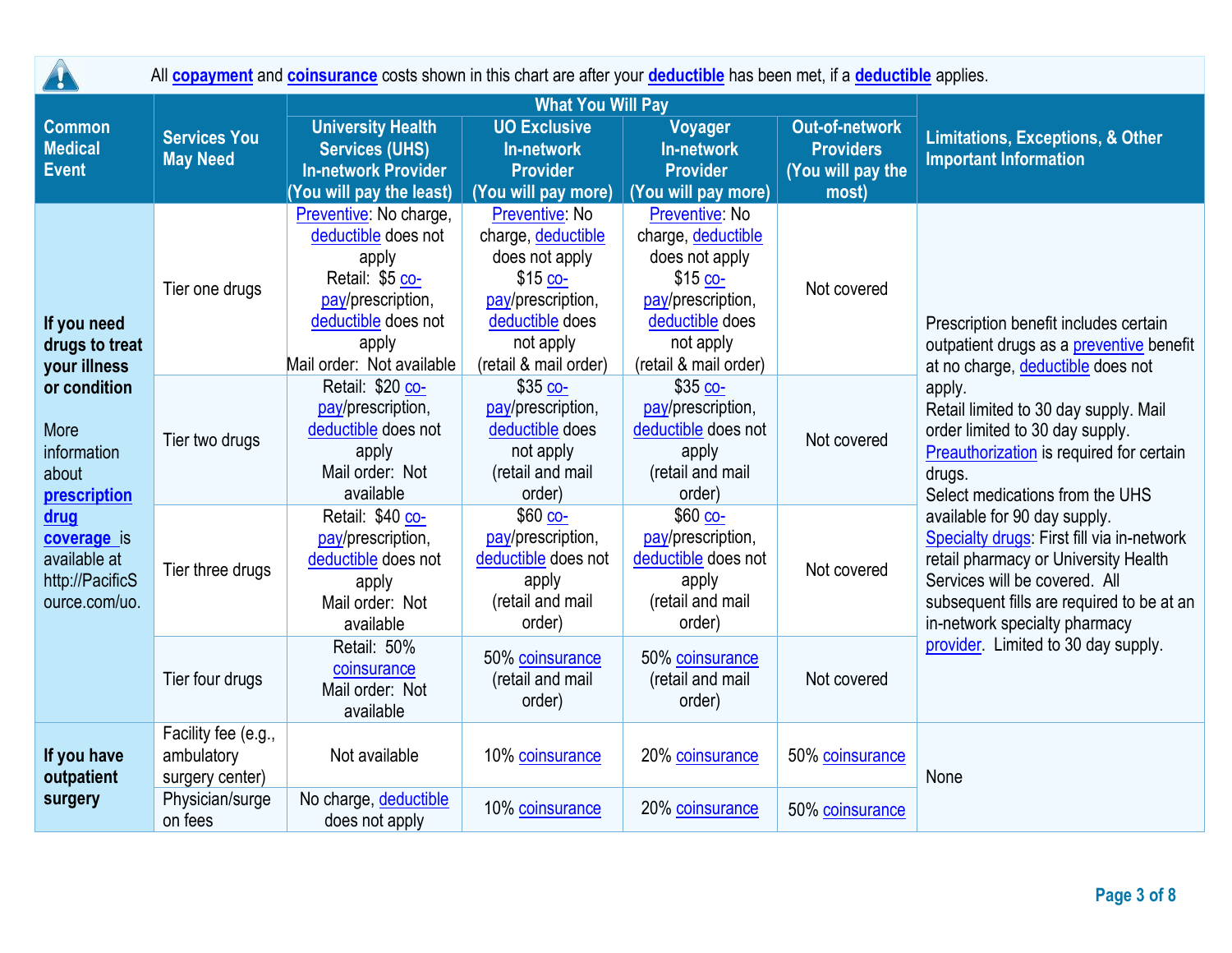|                                                 | All <b>copayment</b> and <b>coinsurance</b> costs shown in this chart are after your <b>deductible</b> has been met, if a <b>deductible</b> applies. |                                                                                 |                                                                                                                                                                         |                                                                                                                                                                            |                                                                                                                   |                                                                                                                                                                                                                |  |  |
|-------------------------------------------------|------------------------------------------------------------------------------------------------------------------------------------------------------|---------------------------------------------------------------------------------|-------------------------------------------------------------------------------------------------------------------------------------------------------------------------|----------------------------------------------------------------------------------------------------------------------------------------------------------------------------|-------------------------------------------------------------------------------------------------------------------|----------------------------------------------------------------------------------------------------------------------------------------------------------------------------------------------------------------|--|--|
|                                                 |                                                                                                                                                      |                                                                                 | <b>What You Will Pay</b>                                                                                                                                                |                                                                                                                                                                            |                                                                                                                   |                                                                                                                                                                                                                |  |  |
| <b>Common</b><br><b>Medical</b><br><b>Event</b> | <b>Services You</b><br><b>May Need</b>                                                                                                               | <b>University Health</b><br><b>Services (UHS)</b><br><b>In-network Provider</b> | <b>UO Exclusive</b><br><b>Voyager</b><br>In-network<br>In-network<br><b>Provider</b><br><b>Provider</b>                                                                 |                                                                                                                                                                            | <b>Out-of-network</b><br><b>Providers</b><br>(You will pay the                                                    | <b>Limitations, Exceptions, &amp; Other</b><br><b>Important Information</b>                                                                                                                                    |  |  |
|                                                 |                                                                                                                                                      | You will pay the least)                                                         | (You will pay more)                                                                                                                                                     | (You will pay more)                                                                                                                                                        | most)                                                                                                             |                                                                                                                                                                                                                |  |  |
| If you need<br>immediate                        | <b>Emergency</b><br>room care                                                                                                                        | Not available                                                                   | Medical Emergency:<br>\$300 co-pay/visit,<br>deductible does not<br>apply<br>Non-Emergency:<br>\$300 co-pay/visit, +<br>10% coinsurance<br>deductible does not<br>apply | Medical<br>Emergency: \$300<br>co-pay/visit,<br>deductible does not<br>apply<br>Non-Emergency:<br>\$300 co-pay/visit, +<br>20% coinsurance<br>deductible does not<br>apply | Medical<br>Emergency: \$300<br>co-pay/visit.<br>deductible does<br>not apply<br>Non-Emergency:<br>50% coinsurance | Co-pay waived if admitted.                                                                                                                                                                                     |  |  |
| medical<br>attention                            | Emergency<br>medical<br>transportation                                                                                                               | Ground and Air:<br>Not available                                                | Ground:<br>$$300$ co-pay/trip +<br>10% coinsurance,<br>deductible does<br>not apply<br>Air: Not available                                                               | Ground and Air:<br>$$300$ co-pay/trip +<br>20% coinsurance,<br>deductible does<br>not apply                                                                                | Ground and Air:<br>50% coinsurance                                                                                | Limited to nearest facility able to treat<br>condition. Air covered if ground medically<br>or physically inappropriate. Out-of-<br>network air based on 200 percent of<br>Medicare allowance.                  |  |  |
|                                                 | <b>Urgent care</b>                                                                                                                                   | Not available                                                                   | \$30 co-pay/visit,<br>deductible does not<br>apply                                                                                                                      | \$50 co-pay/visit,<br>deductible does not<br>apply                                                                                                                         | 50% coinsurance                                                                                                   | None                                                                                                                                                                                                           |  |  |
| If you have a<br>hospital stay                  | Facility fee (e.g.,<br>hospital room)                                                                                                                | Not available                                                                   | 10% coinsurance                                                                                                                                                         | 20% coinsurance                                                                                                                                                            | 50% coinsurance                                                                                                   | Limited to semi-private room unless<br>intensive or coronary care units,<br>medically necessary isolation, or hospital<br>only has private rooms. Preauthorization<br>is required for some inpatient services. |  |  |
|                                                 | Physician/surge<br>on fees                                                                                                                           | Not available                                                                   | 10% coinsurance                                                                                                                                                         | 20% coinsurance                                                                                                                                                            | 50% coinsurance                                                                                                   | None                                                                                                                                                                                                           |  |  |
| If you need<br>mental<br>health,<br>behavioral  | Outpatient<br>services                                                                                                                               | No charge, deductible<br>does not apply                                         | \$20 co-pay/visit,<br>deductible does not<br>apply                                                                                                                      | \$35 co-pay/visit,<br>deductible does not<br>apply                                                                                                                         | 50% coinsurance                                                                                                   | None                                                                                                                                                                                                           |  |  |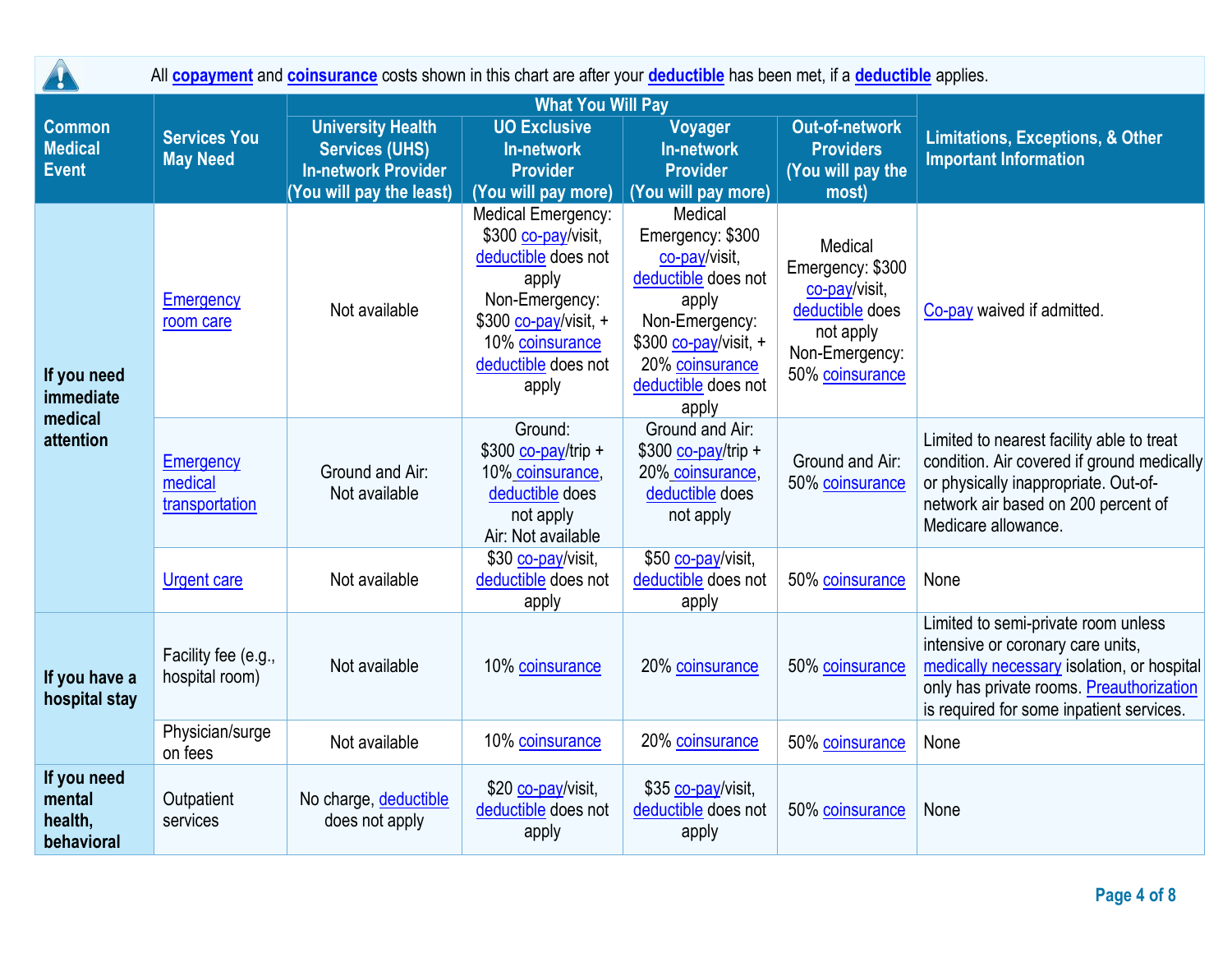| $\mathbf{r}$                                                                  | All <b>copayment</b> and <b>coinsurance</b> costs shown in this chart are after your <b>deductible</b> has been met, if a <b>deductible</b> applies. |                                                                                                             |                                                                                                    |                                                                                                    |                                                                         |                                                                                                                                                                                                                                                                                                                                                                                                                  |  |  |  |
|-------------------------------------------------------------------------------|------------------------------------------------------------------------------------------------------------------------------------------------------|-------------------------------------------------------------------------------------------------------------|----------------------------------------------------------------------------------------------------|----------------------------------------------------------------------------------------------------|-------------------------------------------------------------------------|------------------------------------------------------------------------------------------------------------------------------------------------------------------------------------------------------------------------------------------------------------------------------------------------------------------------------------------------------------------------------------------------------------------|--|--|--|
|                                                                               |                                                                                                                                                      |                                                                                                             | <b>What You Will Pay</b>                                                                           |                                                                                                    |                                                                         |                                                                                                                                                                                                                                                                                                                                                                                                                  |  |  |  |
| <b>Common</b><br><b>Medical</b><br><b>Event</b>                               | <b>Services You</b><br><b>May Need</b>                                                                                                               | <b>University Health</b><br><b>Services (UHS)</b><br><b>In-network Provider</b><br>(You will pay the least) | <b>UO Exclusive</b><br><b>In-network</b><br><b>Provider</b><br>(You will pay more)                 | Voyager<br><b>In-network</b><br><b>Provider</b><br>(You will pay more)                             | <b>Out-of-network</b><br><b>Providers</b><br>(You will pay the<br>most) | <b>Limitations, Exceptions, &amp; Other</b><br><b>Important Information</b>                                                                                                                                                                                                                                                                                                                                      |  |  |  |
| health, or<br>substance<br>abuse<br>services                                  | Inpatient<br>services                                                                                                                                | Not available                                                                                               | 10% coinsurance                                                                                    | 20% coinsurance                                                                                    | 50% coinsurance                                                         | Preauthorization is required for some<br>inpatient services.                                                                                                                                                                                                                                                                                                                                                     |  |  |  |
|                                                                               | Office visits                                                                                                                                        | Not available                                                                                               | 10% coinsurance                                                                                    | 20% coinsurance                                                                                    | 50% coinsurance                                                         | Cost sharing does not apply to certain                                                                                                                                                                                                                                                                                                                                                                           |  |  |  |
| If you are<br>pregnant                                                        | Childbirth/deliver<br>y professional<br>services                                                                                                     | Not available                                                                                               | 10% coinsurance                                                                                    | 20% coinsurance                                                                                    | 50% coinsurance                                                         | preventive services. Practitioner delivery<br>and hospital visits are covered under<br>prenatal and postnatal care. Facility is                                                                                                                                                                                                                                                                                  |  |  |  |
|                                                                               | Childbirth/deliver<br>y facility services                                                                                                            | Not available                                                                                               | 10% coinsurance                                                                                    | 20% coinsurance                                                                                    | 50% coinsurance                                                         | covered the same as any other hospital<br>services. Coverage includes termination<br>of pregnancy.                                                                                                                                                                                                                                                                                                               |  |  |  |
| If you need<br>help<br>recovering or<br>have other<br>special<br>health needs | Home health<br>care                                                                                                                                  | Not available                                                                                               | 10% coinsurance                                                                                    | 20% coinsurance                                                                                    | 50% coinsurance                                                         | No coverage for private duty nursing or<br>custodial care.                                                                                                                                                                                                                                                                                                                                                       |  |  |  |
|                                                                               | Rehabilitation<br>services                                                                                                                           | Inpatient: Not available<br>Outpatient: No charge,<br>deductible does not<br>apply                          | Inpatient:<br>10% coinsurance<br>Outpatient:<br>\$20 co-pay/visit,<br>deductible does not<br>apply | Inpatient:<br>20% coinsurance<br>Outpatient:<br>\$35 co-pay/visit,<br>deductible does not<br>apply | Inpatient:<br>50% coinsurance<br>Outpatient:<br>50% coinsurance         | Inpatient: Limited to 30 days/contract<br>year unless medically necessary to treat<br>a mental health diagnosis.<br>Preauthorization required. Recreation<br>therapy is covered as part of the<br>inpatient admission.<br>Outpatient: No coverage for recreation<br>therapy.<br>Limited to a combined maximum of 30<br>visits/contract year unless medically<br>necessary to treat a mental health<br>diagnosis. |  |  |  |
|                                                                               | <b>Habilitation</b><br>services                                                                                                                      | Inpatient: Not available                                                                                    | Inpatient:<br>10% coinsurance                                                                      | Inpatient:<br>20% coinsurance                                                                      | Inpatient:<br>50% coinsurance                                           | Inpatient: Limited to 30 days/contract<br>year unless medically necessary to treat<br>a mental health diagnosis.<br>Preauthorization required. Recreation<br>therapy is covered as part of the<br>inpatient admission.                                                                                                                                                                                           |  |  |  |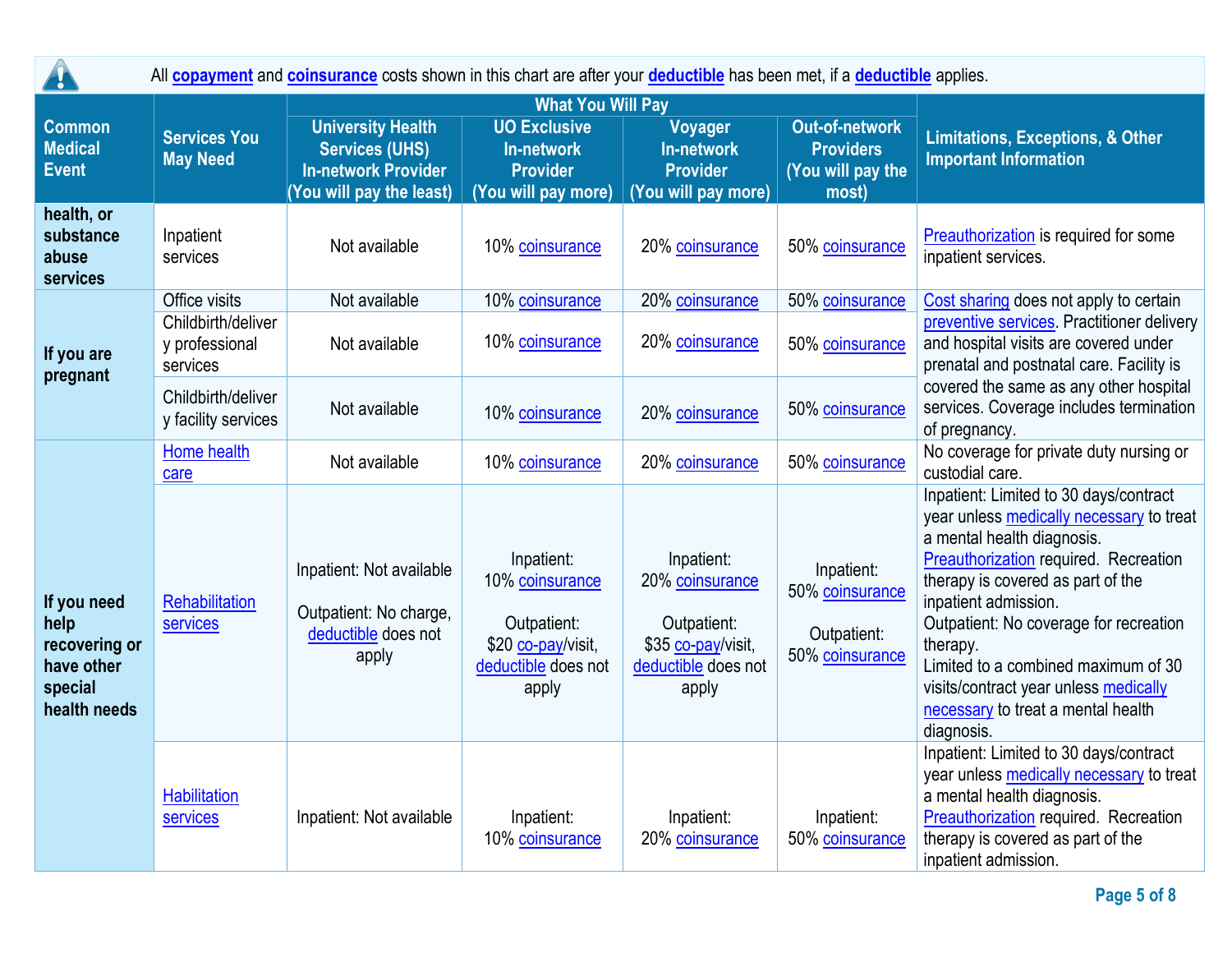|                                                 | All <b>copayment</b> and <b>coinsurance</b> costs shown in this chart are after your <b>deductible</b> has been met, if a <b>deductible</b> applies. |                                                                                                            |                                                                             |                                                                   |                                                                  |                                                                                                                                                                                                                                                                                                                                                                                                                                                                                                                            |  |  |
|-------------------------------------------------|------------------------------------------------------------------------------------------------------------------------------------------------------|------------------------------------------------------------------------------------------------------------|-----------------------------------------------------------------------------|-------------------------------------------------------------------|------------------------------------------------------------------|----------------------------------------------------------------------------------------------------------------------------------------------------------------------------------------------------------------------------------------------------------------------------------------------------------------------------------------------------------------------------------------------------------------------------------------------------------------------------------------------------------------------------|--|--|
|                                                 |                                                                                                                                                      |                                                                                                            | <b>What You Will Pay</b>                                                    |                                                                   |                                                                  |                                                                                                                                                                                                                                                                                                                                                                                                                                                                                                                            |  |  |
| <b>Common</b><br><b>Medical</b><br><b>Event</b> | <b>Services You</b><br><b>May Need</b>                                                                                                               | <b>University Health</b><br><b>Services (UHS)</b><br><b>In-network Provider</b><br>You will pay the least) | <b>UO Exclusive</b><br>In-network<br><b>Provider</b><br>(You will pay more) | Voyager<br>In-network<br><b>Provider</b><br>(You will pay more)   | Out-of-network<br><b>Providers</b><br>(You will pay the<br>most) | <b>Limitations, Exceptions, &amp; Other</b><br><b>Important Information</b>                                                                                                                                                                                                                                                                                                                                                                                                                                                |  |  |
|                                                 |                                                                                                                                                      | Outpatient: No charge,<br>deductible does not<br>apply                                                     | Outpatient:<br>\$20 co-pay/visit,<br>deductible does not<br>apply           | Outpatient:<br>\$35 co-pay/visit,<br>deductible does not<br>apply | Outpatient:<br>50% coinsurance                                   | Outpatient: No coverage for recreation<br>therapy.<br>Limited to a combined maximum of 30<br>visits/contract year unless medically<br>necessary to treat a mental health<br>diagnosis.                                                                                                                                                                                                                                                                                                                                     |  |  |
|                                                 | <b>Skilled nursing</b><br>care                                                                                                                       | Not available                                                                                              | Not available                                                               | 20% coinsurance                                                   | 50% coinsurance                                                  | Limited to 60 days/contract year. No<br>coverage for custodial care.                                                                                                                                                                                                                                                                                                                                                                                                                                                       |  |  |
|                                                 | <b>Durable medical</b><br>equipment                                                                                                                  | No charge, deductible<br>does not apply                                                                    | 10% coinsurance                                                             | 20% coinsurance                                                   | 50% coinsurance                                                  | Limited to: \$5,000/year overall if not an<br>essential health benefit; one pair/year for<br>glasses or contact lenses; one breast<br>pump/pregnancy; one wig/contract year<br>for chemotherapy or radiation therapy.<br><b>Preauthorization required if equipment is</b><br>over \$1,000 and for power-assisted<br>wheelchairs. Hearing aids are limited to<br>one per hearing impaired ear every 36<br>months or more frequently if modification<br>to an existing hearing aid will not meet<br>the needs of the member. |  |  |
|                                                 | Hospice<br>services                                                                                                                                  | Not available                                                                                              | 10% coinsurance                                                             | 20% coinsurance                                                   | 50% coinsurance                                                  | No coverage for private duty nursing.                                                                                                                                                                                                                                                                                                                                                                                                                                                                                      |  |  |
|                                                 | Children's eye<br>exam                                                                                                                               | Not available                                                                                              | No charge,<br>deductible does not<br>apply                                  | No charge,<br>deductible does not<br>apply                        | 25% coinsurance                                                  | One routine eye exam/contract year for<br>age 18 or younger when provided by a<br>licensed provider. For age 18 or younger,                                                                                                                                                                                                                                                                                                                                                                                                |  |  |
| If your child<br>needs dental<br>or eye care    | Children's<br>glasses                                                                                                                                | Not available                                                                                              | No charge,<br>deductible does not<br>apply                                  | No charge,<br>deductible does not<br>apply                        | 25% coinsurance                                                  | one pair of glasses (frames and lenses)<br>or contacts (lenses and fitting) in lieu of<br>glasses per contract year.                                                                                                                                                                                                                                                                                                                                                                                                       |  |  |
|                                                 | Children's dental<br>check-up                                                                                                                        | No charge, deductible<br>does not apply                                                                    | No charge,<br>deductible does not<br>apply                                  | No charge,<br>deductible does not<br>apply                        | No charge,<br>deductible does<br>not apply                       | Routine and problem focused dental<br>exams are covered for members through<br>age 18.                                                                                                                                                                                                                                                                                                                                                                                                                                     |  |  |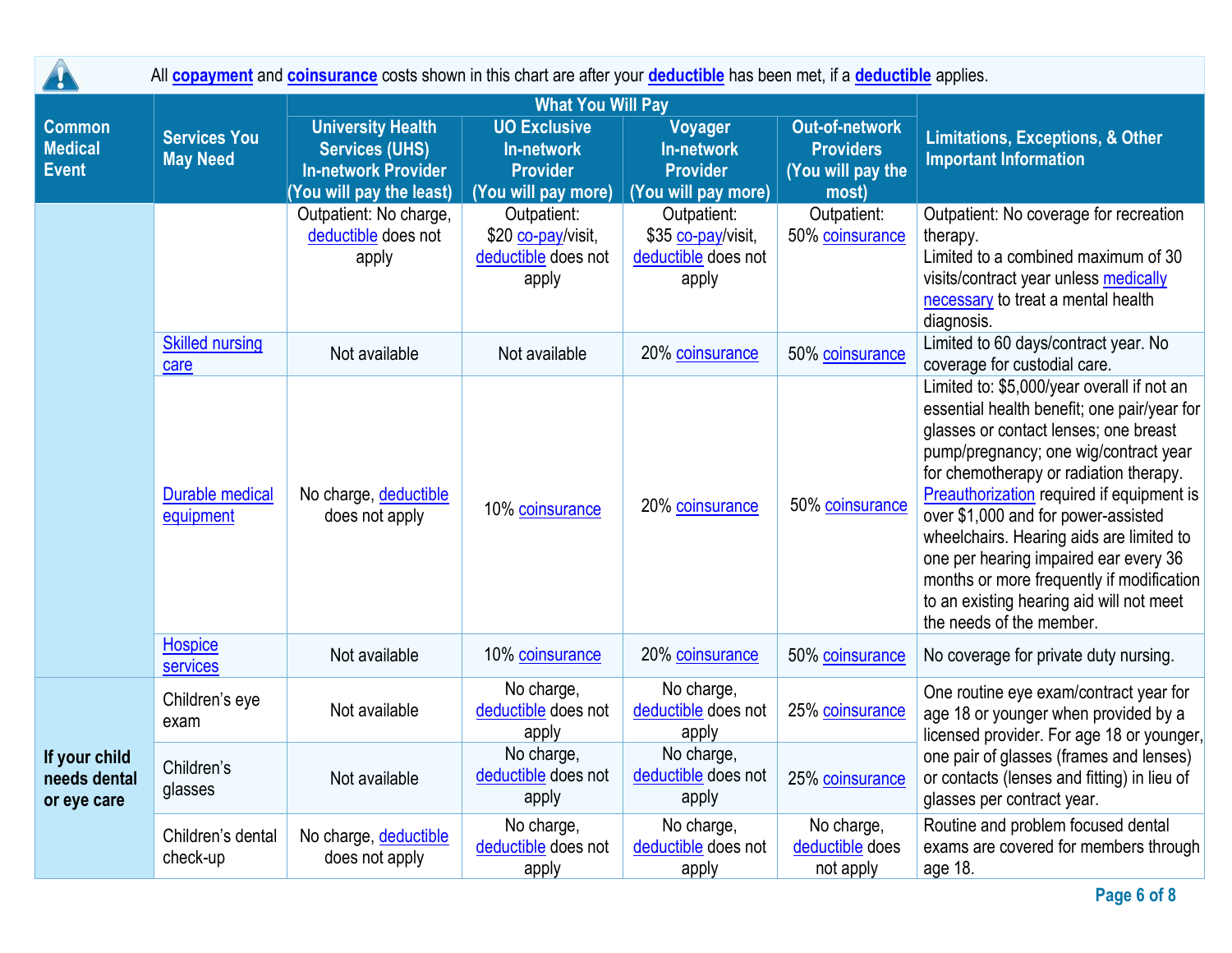|                                     | Services Your Plan Generally Does NOT Cover (Check your policy or plan document for more information and a list of any other excluded services.) |  |                                                                                                                                                                                                                               |  |                                                                                                                                             |  |  |
|-------------------------------------|--------------------------------------------------------------------------------------------------------------------------------------------------|--|-------------------------------------------------------------------------------------------------------------------------------------------------------------------------------------------------------------------------------|--|---------------------------------------------------------------------------------------------------------------------------------------------|--|--|
| $\bullet$<br>$\bullet$<br>$\bullet$ | <b>Bariatric surgery</b><br>Cosmetic surgery (except in certain situations)<br>Custodial care<br>Dental care (Adult)<br>Infertility treatment    |  | Long-term care<br>Massage therapy<br>Non-emergency care when traveling outside<br>the U.S. (If received in country of citizenship)                                                                                            |  | Outpatient recreational therapy<br>Private-duty nursing<br>Routine eye care (Adult)<br>Routine foot care, other than with diabetes mellitus |  |  |
|                                     | Other Covered Services (Limitations may apply to these services. This isn't a complete list. Please see your plan document.)                     |  |                                                                                                                                                                                                                               |  |                                                                                                                                             |  |  |
|                                     | Abortion<br>Acupuncture                                                                                                                          |  | Chiropractic care<br>Hearing aids (Hearing aids are limited to one<br>per hearing impaired ear every 36 months or<br>more frequently if modification to an existing<br>hearing aid will not meet the needs of the<br>member.) |  | Weight loss programs                                                                                                                        |  |  |

Your Rights to Continue Coverage: Federal and State laws may provide protections that allow you to keep this [health insurance](https://www.healthcare.gov/sbc-glossary/#health-insurance) as long as you pay your [premium.](https://www.healthcare.gov/sbc-glossary/#premium) There are exceptions however, such as if:

- You commit fraud
- The insurer stops offering services in the State
- You move outside the coverage area

Your **Grievance** and **Appeals** Rights: There are agencies that can help if you have a complaint against your [plan](https://www.healthcare.gov/sbc-glossary/#plan) for a denial of a [claim.](https://www.healthcare.gov/sbc-glossary/#claim) This complaint is called a [grievance](https://www.healthcare.gov/sbc-glossary/#grievance) or [appeal.](https://www.healthcare.gov/sbc-glossary/#appeal) For more information about your rights, look at the explanation of benefits you will receive for that medical [claim.](https://www.healthcare.gov/sbc-glossary/#claim) Your [plan](https://www.healthcare.gov/sbc-glossary/#plan) documents also provide complete information to submit a [claim,](https://www.healthcare.gov/sbc-glossary/#claim) [appeal](https://www.healthcare.gov/sbc-glossary/#appeal) or a [grievance](https://www.healthcare.gov/sbc-glossary/#grievance) for any reason to your [plan.](https://www.healthcare.gov/sbc-glossary/#plan) For more information about your rights, this notice, or assistance, contact: The PacificSource Customer Service team at 1-855-274-9814.

## **Does this [plan](https://www.healthcare.gov/sbc-glossary/#plan) provide [Minimum Essential Coverage?](https://www.healthcare.gov/sbc-glossary/#minimum-essential-coverage) Yes.**

[Minimum Essential Coverage](https://www.healthcare.gov/sbc-glossary/#minimum-essential-coverage) generally includes [plans](https://www.healthcare.gov/sbc-glossary/#plan)[, health insurance](https://www.healthcare.gov/sbc-glossary/#health-insurance) available through the [Marketplace](https://www.healthcare.gov/sbc-glossary/#marketplace) or other individual market policies, Medicare, Medicaid, CHIP, TRICARE, and certain other coverage. If you are eligible for certain types of [Minimum Essential Coverage,](https://www.healthcare.gov/sbc-glossary/#minimum-essential-coverage) you may not be eligible for the [premium tax credit.](https://www.healthcare.gov/sbc-glossary/#premium-tax-credits)

## **Does this [plan](https://www.healthcare.gov/sbc-glossary/#plan) meet [Minimum Value Standards?](https://www.healthcare.gov/sbc-glossary/#minimum-value-standard) Not Applicable.**

If your [plan](https://www.healthcare.gov/sbc-glossary/#plan) doesn't meet the [Minimum Value Standards,](https://www.healthcare.gov/sbc-glossary/#minimum-value-standard) you may be eligible for a [premium tax credit](https://www.healthcare.gov/sbc-glossary/#premium-tax-credits) to help you pay for a plan through the [Marketplace.](https://www.healthcare.gov/sbc-glossary/#marketplace)

## **Language Access Services:**

Spanish (Español): Para obtener asistencia en Español, llame al 1-855-274-9814.

**To see examples of how this [plan](https://www.healthcare.gov/sbc-glossary/#plan) might cover costs for a sample medical situation, see the next section.**